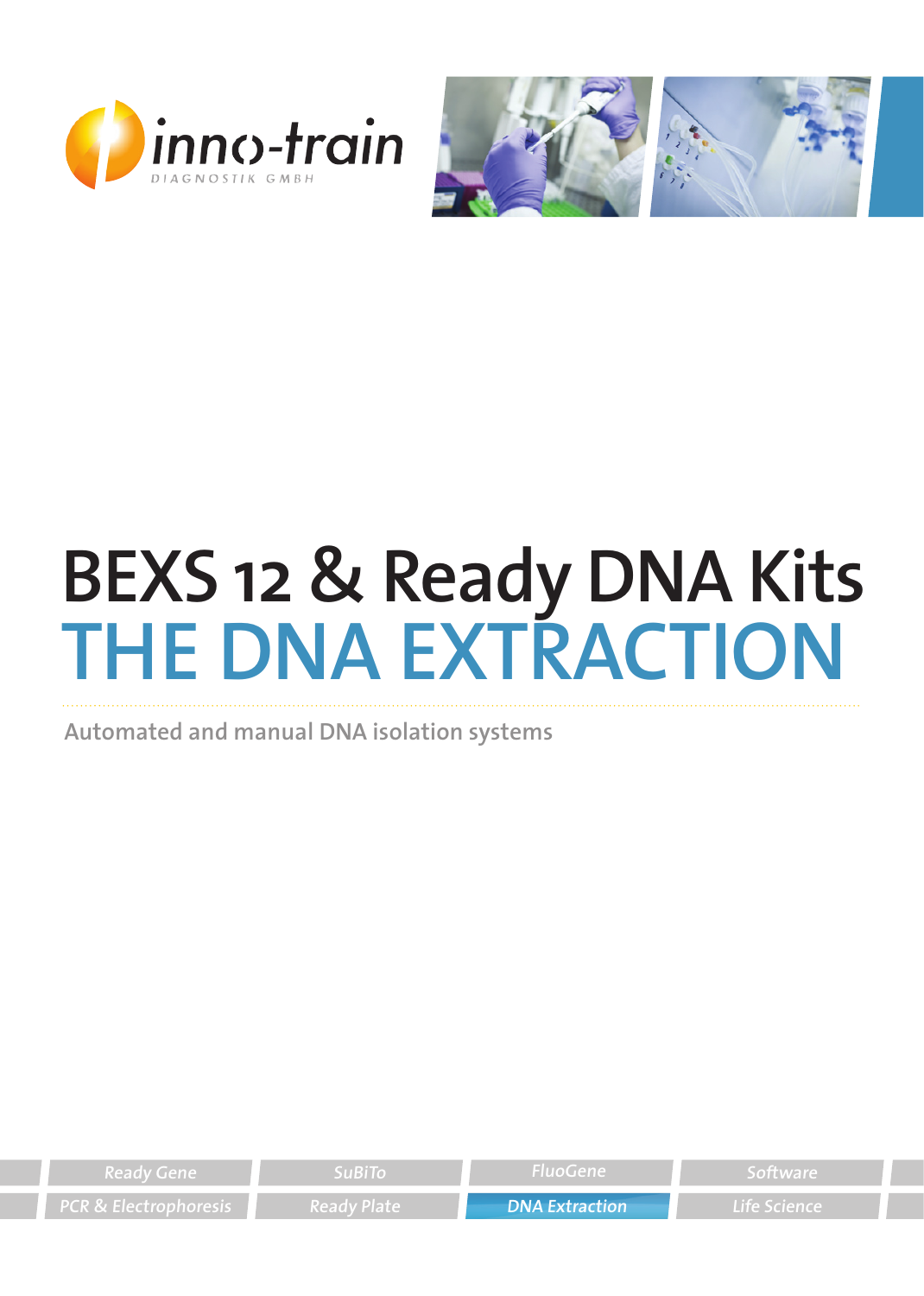

# **BEXS 12 FOR AUTOMATED DNA EXTRACTION**

BEXS 12 Bead Extraction System is a fully automatic machine for DNA extraction from blood based on magnetic particle separation technology. In combination with the BEXS 12 Ready DNA Bead Kit the system enables the parallel processing of up to 12 blood samples with a volume of 250 µl each. DNA extraction time is as short as 40 minutes for up to 12 samples per batch. The obtained DNA purity has a ratio of  $A_{260}/A_{280} \sim$ 1.8 with a yield dependend on the original material of 5 - 10 µg DNA.

BEXS 12 System is CE certified in combination with BEXS 12 Ready DNA Bead Kit and the use of **inno-train's** SuBiTo, Ready Gene and FluoGene test kits.

A convenient handling of the system is guaranteed by an integrated automated buffer dispensing and a supplied barcode reading. Hands on time is minimized. The instrument is easily operated by a user friendly touchscreen.

Separation of magnetic particles is achieved by metal rods being magnetized by an external magnet, which can be switched on and off. Efficient resuspension of magnetic particle pellets is accomplished by rotation of the rods. With this proven technology all centrifugation and labor intensive resuspension steps are omitted.





#### **Interior view: BEXS 12 consists of 6 main parts**

**A:** Magnet & motor for magnetisation and rotation of separation rods

- **B:** Buffer dispensing unit for 7 different buffers
- **C:** Working platform for 96-Deep Well Plates, tips & tubes
- **D:** Space for control unit
- **E:** Separation unit with 12 rotating & magnetizable rods
- **F:** Disposable tip stripper

# **SCOPE OF DELIVERY**

- **• BEXS 12 instrument**
- **• power cable**
- **• barcode reader**
- **• pen for operating the touchscreen display**
- **• BEXS 12 Tip & Tube Rack**
- **• holders for set of buffer bottles**
- **• bottle spikes**
- **• BEXS 12 bottle tubing set**
- **• calibration plate with corresponding 1.4 ml tubes**
- **• technical documentation**

# **WORKFLOW**



The DNA extraction is conducted in BEXS 12 Deep Well Plates with 96 cavities. The disposable tips, the magnetic bead suspension and the tubes with the elution buffer are placed in the BEXS 12 Tip & Tube Rack.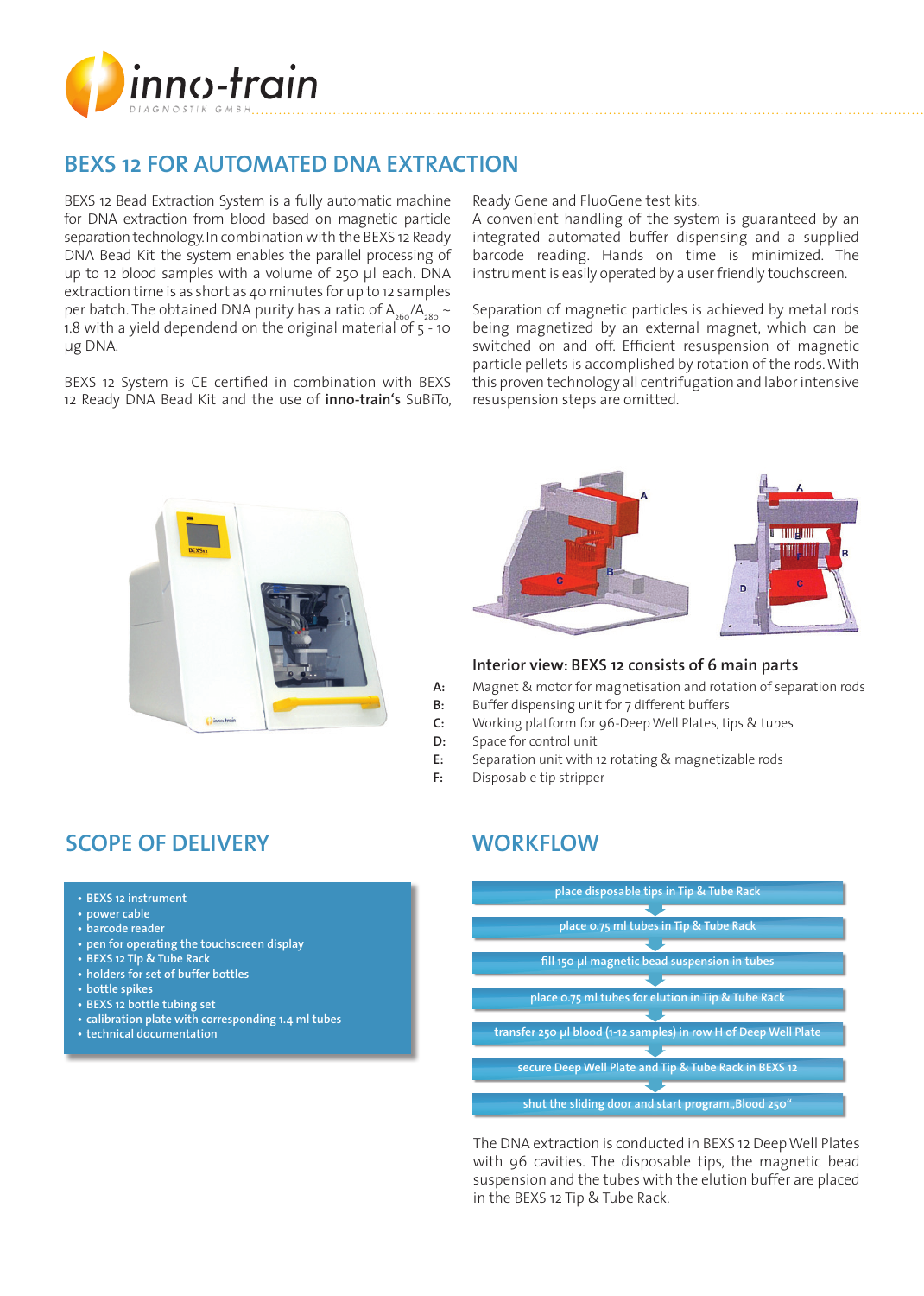### **MANUAL DNA EXTRACTION WITH MAGNETIC BEADS**

The Ready DNA Bead Kit is based on the DNA feature to adsorb on the surface of specially coated magnetic particles in the presence of chaotropic salts. After adsorbance of the DNA to the magnetic beads contaminations can be removed easily by washing the particles. Afterwards the DNA is dissolved from the magnetic beads with an elution buffer and can be used for all downstream applications after removal of the beads.

The manual DNA extraction with the Ready DNA Bead Kit takes approximately 30 minutes. The test system supplies an

optimal DNA purity with a ratio of  $A_{260}/A_{280} \sim 1.8$  and a yield between 5 - 10 µg DNA depending on the raw material used.

The parallel DNA extraction of up to 12 samples of blood or Buffy Coat with a volume of 250 µl each is carried out with a magnetic stand (Ready DNA Bead Stand). This has 2x 12 cavities for 2 ml and for 1.5 ml reaction tubes respectively. The inner rows are the magnetic positions, while the outer rows are not affected by the axial magnet.

#### **WORKFLOW**





**magnetic stand (Ready DNA Bead Stand)**

### **MANUAL DNA EXTRACTION WITH MINI CENTRIFUGATION COLUMNS**

The Ready DNA Spin Kit relies on the abilty of DNA to adsorb to silica surfaces in the presence of chaotropic salts. This test system offers a universal protocol for a fast and reliable DNA extraction from different sources (i.e. blood, cell culture, tissue). The obtained DNA can be used for all downstream applications as PCR, cloning or southern blotting.

The Ready DNA Spin Kit is sufficient for 50 extractions. The dissolved DNA has a purity of  $A_{260}/A_{280} \sim 1.8$  and a yield of approximately  $5 - 10$  µg depending on the sample material used. The DNA extraction procedure takes roughly about 30 minutes.

#### **WORKFLOW**